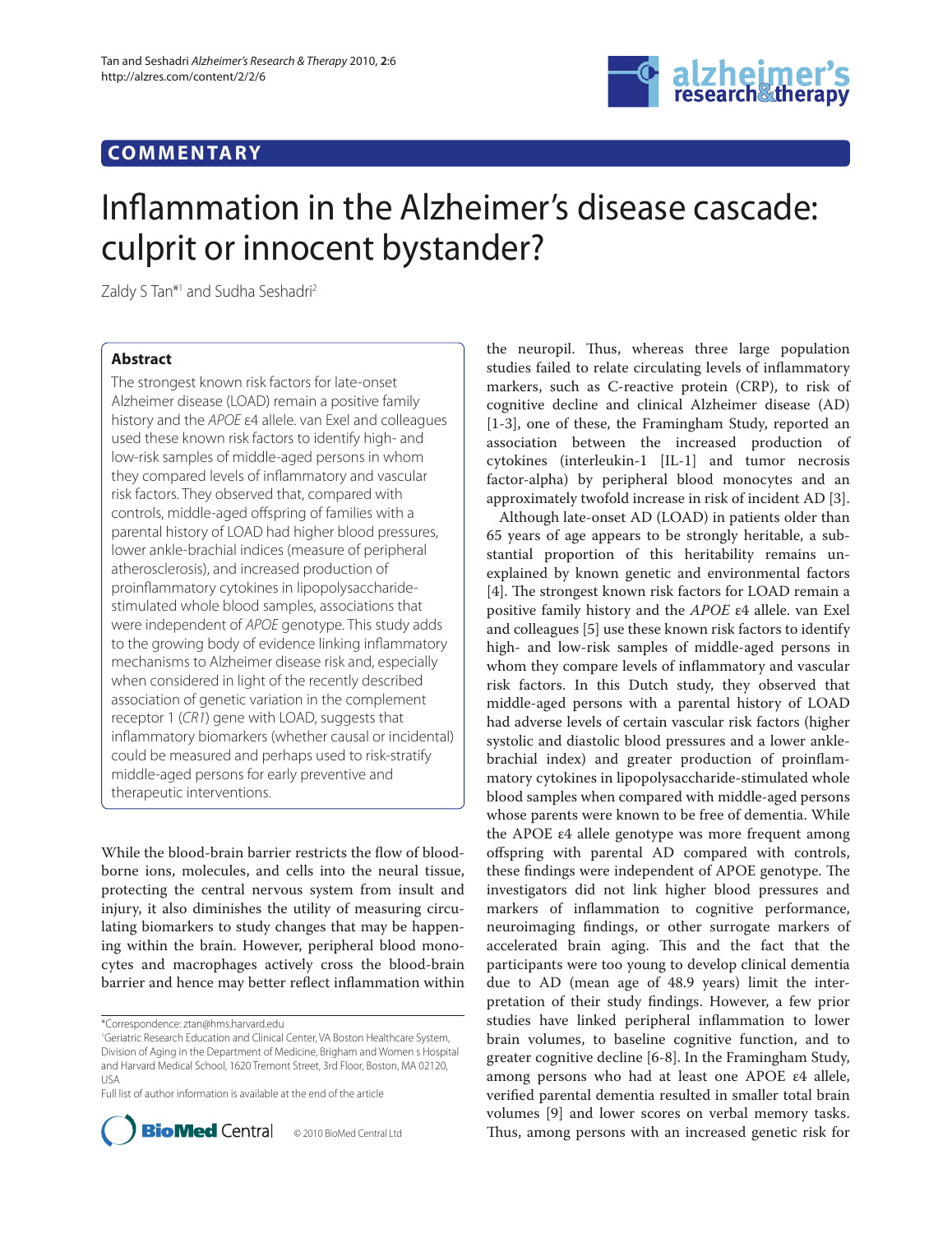AD based on APOE status, there are clearly additional genetic influences, one of which may be complement receptor 1 (*CR1*), a gene that could modify an individual's response to inflammation-inducing environmental stimuli [10]. Studies have also shown that aging alone can cause an increase in peripheral cytokine concentrations [11].

Cytokine dysregulation can lead to neuronal injury through a variety of mechanisms, including altered neuro transmission, apoptosis, and activation of microglia and astrocytes, which in turn lead to production of free radicals, complement factors, glutamate, and nitric oxide [12]. Postmortem studies of AD brains demonstrated the presence of acute-phase inflammatory reactants (including CRP, proinflammatory cytokines, and activated complement cascade proteins) in the senile plaques and neurofibrillary tangles that are the pathologic hallmarks of AD [13,14]. The concentrations of inflammatory markers in these areas are intense, with levels higher than those seen in infarcted hearts, atherosclerotic plaques, or replaced joints [15]. Although it is unclear whether these proinflammatory cytokines are etiopathologically involved in the AD cascade or are merely innocent bystanders, findings that implicate cytokines in the expression and processing of β-amyloid precursor protein [16,17] and the promotion in turn by fibrillar β-amyloid of the production of proinflammatory cytokines by microglial and monocytic cell lines [18] suggest that inflammation may amplify several steps of the amyloid cascade. Beyond β-amyloid, IL-1 has been demonstrated to increase neuronal tau phosphorylation [19].

Initially, a number of observational population-based cohort studies [20] had linked intake of nonsteroidal antiinflammatory drugs (NSAIDs) to a lowered risk of developing AD. However, a recent meta-analysis failed to observe any association of either the serum-amyloid lowering (SALA) or the non-SALA NSAIDs with a lower risk of AD [21]. Randomized placebo-controlled clinical trials also failed to demonstrate a beneficial effect of the NSAIDs, either rofecoxib or naproxen, or more recently the amyloid-lowering NSAID, tarenflurbil, on the progression of AD [22,23]. These negative results do not, however, exclude the possibility that at a different dose, at an earlier stage of the disease, or in a subgroup of patients (perhaps defined by genetic factors and PBMC [peripheral blood mononuclear cell production of inflammatory markers), these drugs may show benefit. The finding by van Exel and colleagues [5] of elevations in proinflammatory cytokine production during early middle-age in persons with a family history of AD also suggests the possibility that a longer period of antiinflammatory intervention may have yielded a different result. In addition, their observation of higher blood pressures in this at-risk group implies that vascular risk

factors may act in concert with increased inflammation to enhance the risk for AD; hence, their potential synergistic interaction needs to be considered in future clinical trials.

In summary, this study adds to the growing body of evidence linking inflammatory and vascular mechanisms to AD risk and provides some biological insights into the known increase in AD risk associated with a positive family history. It is premature to make clinical recommendations based on this study alone, but if these results can be extended to include incident AD and validated in other cohorts, they may help refine risk prediction. They may also help identify future 'environmental' primary or secondary prevention targets, both vascular and inflammatory, for people with genetic susceptibility to AD. Furthermore, these data suggest that studies of anti-inflammatory interventions might be best undertaken in subgroups at highest risk of AD, perhaps persons with a positive family history, at least one APOE ε4 allele, and documented mild cognitive impairment. Such trials should plan to carefully document the genetic, vascular risk factor, and inflammatory status of subjects to identify whether the putative therapies could be beneficial in selected subgroups.

#### **Abbreviations**

AD, Alzheimer disease; CRP, C-reactive protein; IL-1, interleukin-1; LOAD, lateonset Alzheimer disease; NSAID, nonsteroidal anti-inflammatory drug; SALA, serum-amyloid lowering.

#### **Competing interests**

The authors declare that they have no competing interests.

#### **Acknowledgments**

This work was supported by the Framingham Heart Study's National Heart, Lung and Blood Institute contract (N01-HC-25195) and by grants from the National Institute on Aging (R01 AG16495, AG 033040, AG08122, R01 AG033193, P30AG013846 and AG031287). The content is solely the responsibility of the authors and does not necessarily represent the official views of the National Institute of Neurological Disorders and Stroke; the National Heart, Lung and Blood Institute; the National Institute on Aging; or the National Institutes of Health.

#### **Author details**

1 Geriatric Research Education and Clinical Center, VA Boston Healthcare System, Division of Aging in the Department of Medicine, Brigham and Women s Hospital and Harvard Medical School, 1620 Tremont Street, 3rd Floor, Boston, MA 02120, USA. <sup>2</sup>Department of Neurology, Boston University School of Medicine, 72 East Concord Street, B602, Boston, MA 02118, USA.

#### Published: 12 April 2010

#### **References**

- 1. Weuve J, Ridker P, Cook N, Buring J, Grodstein F: High-sensitivity C-reactive protein and cognitive function in older women. Epidemiology 2006, 17:183-189.
- 2. Sundelöf J, Kilander L, Helmersson J, Larsson A, Rönnemaa E, Degerman-Gunnarsson M, Basun H, Lannfelt L, Basu S: Systemic inflammation and the risk of Alzheimer's disease and dementia: a prospective population-based study. J Alzheimers Dis 2009, 18:79-87.
- 3. Tan ZS, Beiser AS, Vasan RS, Roubenoff R, Dinarello CA, Harris TB, Benjamin EJ, Au R, Kiel DP, Wolf PA, Seshadri S: Inflammatory markers and the risk of Alzheimer disease: the Framingham Study. Neurology 2007, 68:1902-1908.